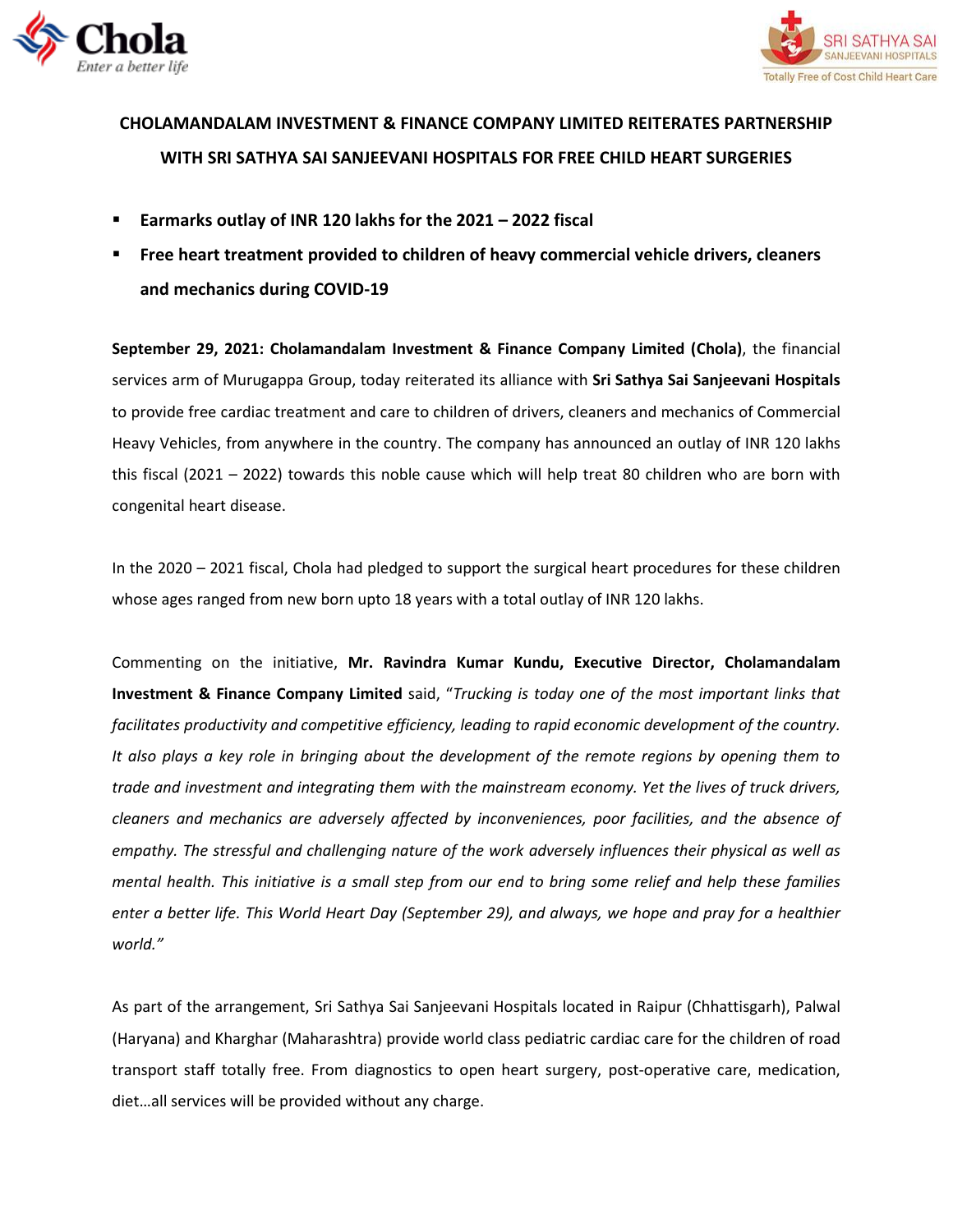



Speaking on the partnership with Chola, **Dr. Subramanian Chellappan, Director, Sri Sathya Sai Sanjeevani Hospital (Palwal, Haryana)** said, *"In India, every year around 2.4 Lakh children are born with congenital heart disease (CHD) with this being one of largest cause of child mortality and the treatment would cost INR 4-5 lakhs in private hospitals which is absolutely not affordable to socio-economically backward families like drivers and mechanics. During the COVID Pandemic, children suffering with congenital heart disease (CHD) were vulnerable to both COVID and CHD. While this treatment was unavailable in both Private and Govt Hospitals during the Pandemic, Sai Sanjeevani Hospitals continued to offer these life saving surgeries with COVID protocols. We value our partnership with Chola who supported children of trucking community with CHD, in these critical times. From 2019 till Sept 2021, Chola has given new life to over 150 children whose families have been uplifted financially, socially and emotionally."*

Chola is committed to identifying and supporting programmes aimed at empowerment of the disadvantaged sections of the society through education, access to and awareness about financial services and the like; provision of access to basic necessities like healthcare, drinking water & sanitation and the like to underprivileged; working towards eradicating hunger and poverty, through livelihood generation and skill development; supporting environmental and ecological balance through afforestation, soil conservation, rain water harvesting, conservation of flora & fauna, and similar programme; promotion of sports through training of sportspersons; undertaking rural development projects; and any other programme that falls under their CSR policy and are aimed at the empowerment of disadvantaged sections of the society.

Truck drivers, cleaners or mechanics whose children are suffering from congenital heart disease may approach Sri Sathya Sai Sanjeevani Hospitals at **8010119000** to avail of the free treatment.